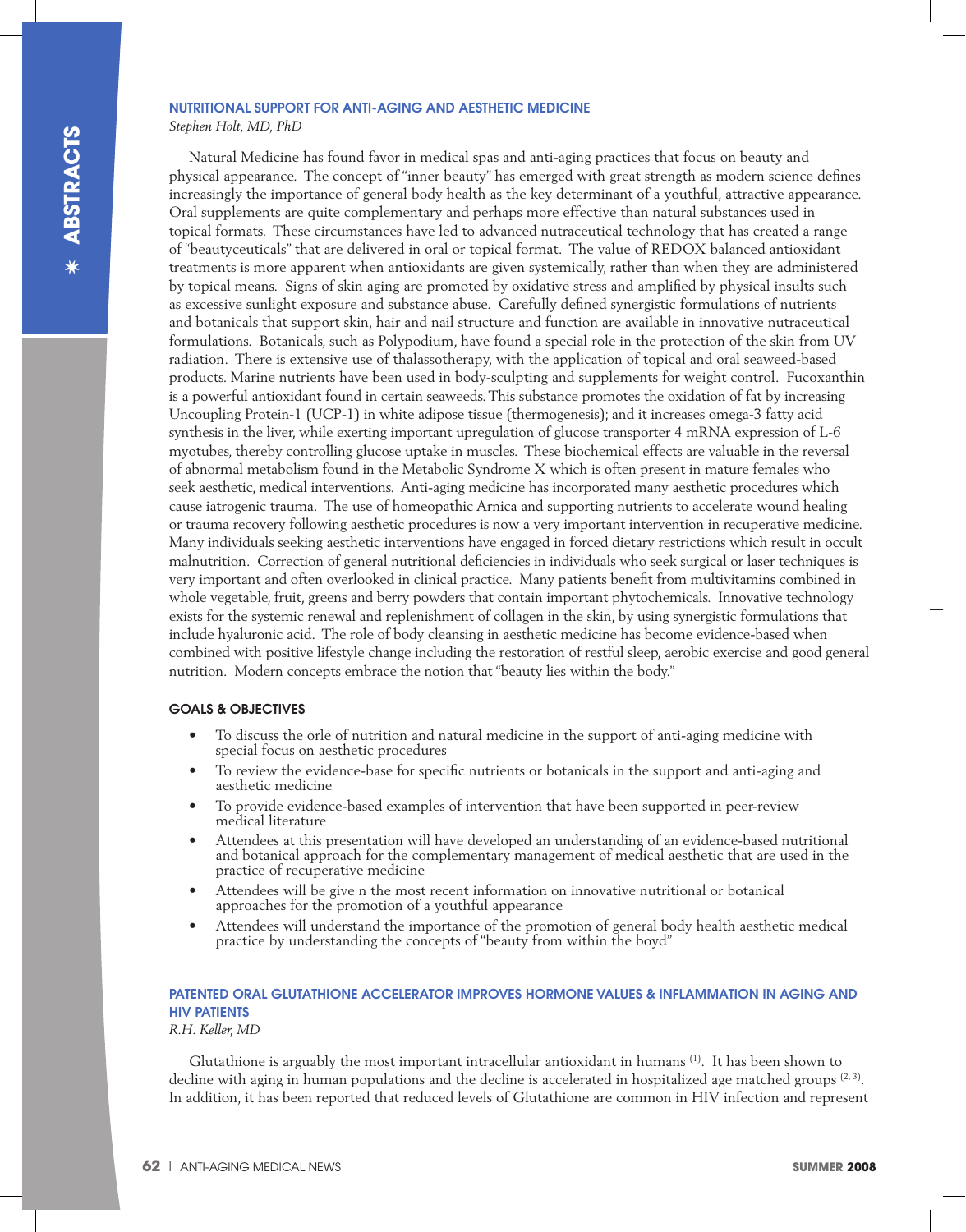an independent predictor of accelerated disease progression and death <sup>(4)</sup>. Furthermore, HIV and aging are both associated with decreased hormone and IgF1 levels and increased inflammation <sup>(5,6)</sup>. We, therefore, elected to study the impact of Glutathione supplementation with a patented oral Glutathione accelerator on intracellular Glutathione levels, Cortisol/DHEA ratios, IgF1 levels and inflammatory cytokine (TNF alpha) levels in a population of HAART treated HIV patients compared to a group of non HIV infected age matched normals.

Forty HIV subjects (aged 30-65) were compared with 15 age matched non HIV infected subjects. Measurements included intralymphocyte Glutathione levels, Cortisol/DHEA ratios, IgF1 levels and measurement of serum Tumor Necrosis Factor Alpha. All HIV subjects had stable CD, counts, were virally suppressed on stable HIV medicines for three months before entry.

Both HIV subjects and normal individuals demonstrated similar improvements. Intracellular Glutathione levels increased more than 200% in each group when baseline values were compared to values after 60 days of supplementation. In HIV patients, the average improvement in Cortisol/DHEA ratios was 44% (range 20-54) and in normals 38% (range 10-80), p<.05. IgF1 levels also increased in both groups (HIV 33%) (range10-48)  $p$ <.05; (normal 39%) (range 18-49%)  $p$ <.05. In contradistinction, the inflammatory cytokine TNF alpha decreased in both groups. In HIV subjects the average decrease was 54% (range 20-84%) p<.001. TNF alpha was elevated at baseline (9.6 +/- 1.4 ng/dl) (normal <6) in all 41 subjects. In normal subjects, 11 of 15 demonstrated elevated TNF alpha levels at baseline (10..8+/-1.8) but the values returned to normal at 60 days. The average decrease in non HIV subjects demonstrating increased TNF alpha was 94% (range 20-250) p<0001.after sixty days of supplementation.

These data suggest that supplementation with a patented oral Glutathione Accelerator improves hormonal balance and reduces inflammation in normals as well as HIV patients. Since increased Glutathione levels are associated with improved prognosis in HIV, these data suggest that improving intracellular Glutathione levels may have anti-aging effects in the general population and warrant further study

#### References

- $\mathbf{L}$ Townsend, D., Tew, K.W., Tapeto, H.: The Importance of Glutathione in Human Disease. Biomedicine and Pharmacotherapy: 57:145-155, 2003
- $\overline{2}$ Erden-Inal, M., Sunai, E., and Kanbak, G.: Age-related changes in the glutathione redox system. Cell Biochem Funct., March 2002. 20(1):61-6.
- Menodza-Nunez, V.M., Ruiz-Ramos, M., Sanchez-Rodriguez, M.A., etal. Aging-related oxidative stress in healthy humans. 3. Tohoku J Exp Med, Nov 2007, 213 (3):261-8
- DeRosa, S.C., Zaretsky, M.D., Dubs, J.G., etal: N-acetylcysteine replenishes glutathione in HIV infection. Eur J Clin Invest, 4. Oct 2000; 30(10):915-29.
- Christeff, N., Nunez, E.A., Gougeon, M.L., Changes in Cortisol/DHEA ratio in HIV-infected men are related to 5. immunological and metabolic perturbations leading to malnutrition and Lipodystrophy. Ann NY Acad Sci, 2000: 917:962-70
- Strickler, H.D., Fazzari, M., Kovacs, A., etal: Associations of insulin-like growth factor (IGF-1) and IGF binding protein -3 6. with HIV disease progression in women. J Infect Dis., Jan 2008; 197 (2): 319-27.

# STENT? BYPASS SURGERY? NO THANKS, PASS THE RED WINE! HEART DISEASE PREVENTION WITH THE **MEDITERRANEAN DIET & LIFESTYLE**

Michael D. Ozner, MD

## The Toxic American Diet and Lifestyle

The toxic American diet and lifestyle leads to excessive cardiovascular morbidity and mortality. Our food is contaminated with pesticides and preservatives and contains an excessive amount of trans fat, saturated fat, high fructose corn syrup and sodium. We no longer exercise and chronic stress adversely effects the majority of Americans. The explosive rise in heart disease, stroke, high blood pressure, diabetes and obesity is directly linked to the food we eat and the lifestyle we lead. We have been lead to believe that the solution to this epidemic is to be found with medical or surgical intervention. Unfortunately, despite the billions of dollars we spend on health care, we continue to suffer and die unnecessarily from diseases that can be prevented.

I have been practicing preventive cardiology for more than twenty five years and have helped countless number of patients discover the real secret of long term health – an optimal diet and lifestyle. By following the principles of the Mediterranean Diet and lifestyle, expensive medications can be reduced or eliminated and risky surgical intervention can be avoided.